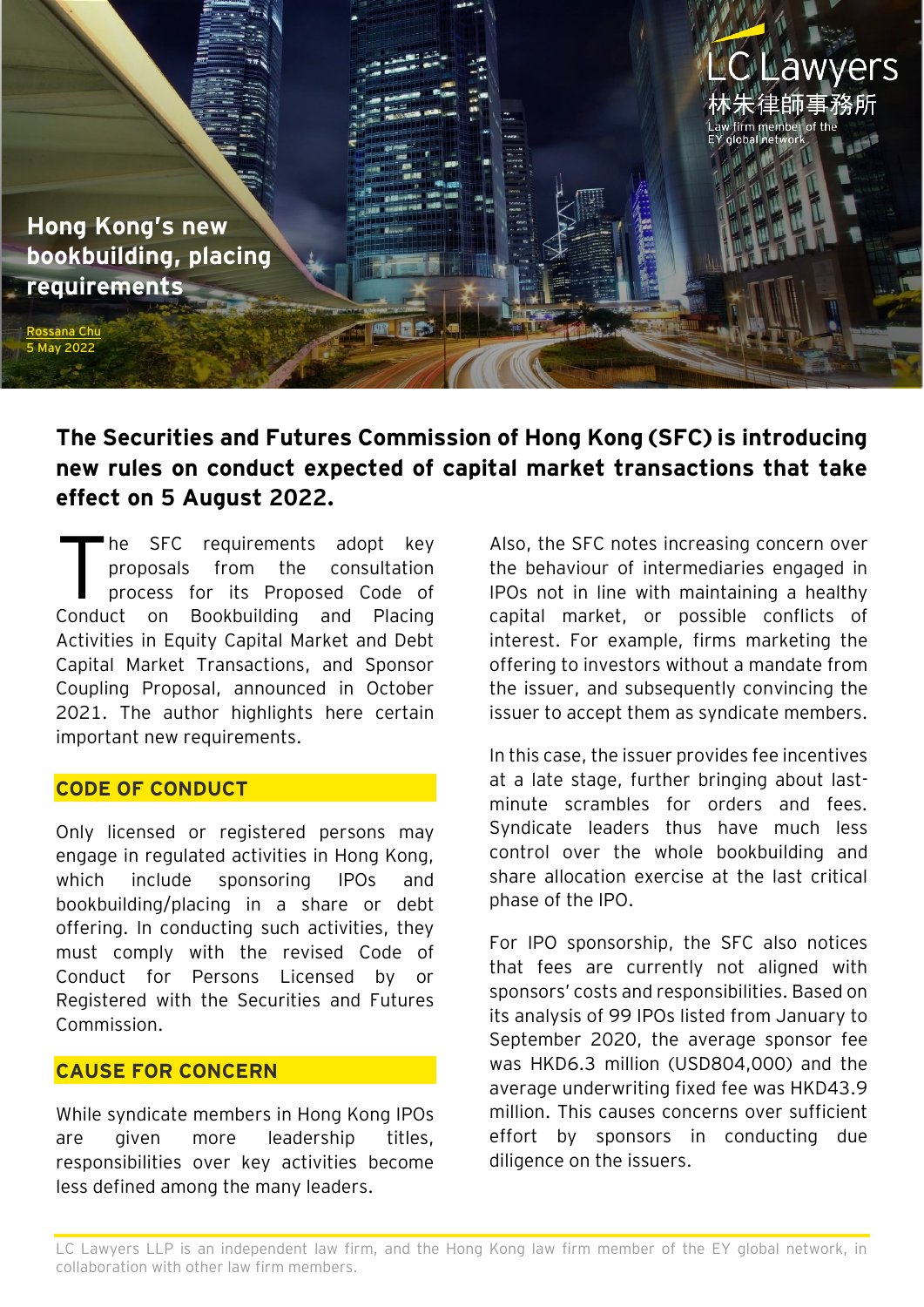# **NEW REQUIREMENTS**

The SFC will adopt proposals set out in the Consultation Conclusions by introducing new paragraphs 17.1A and 21 in the code. The new requirements specify:

- Regulated activities include: (1) bookbuilding; (2) marketing and distribution of share or debt securities (placing activities); and (3) advising, guiding and assisting the issues for the above-mentioned. Mere market sounding and settlement are not included.
- The requirements apply to both share and debt offerings, namely equity and debt capital market transactions. They cover IPOs with offerings of new and issued shares, and also listed issuers' offerings of new shares (including by way of top-up subscription and placing) if bookbuilding is involved. Debt securities, whether listed in Hong Kong or not, are covered if the bookbuilding is conducted in Hong Kong.
- An "overall co-ordinator" (**OC**) is defined as a syndicate capital market intermediary (**CMI**) conducting overall management of the offering, coordinating the bookbuilding and placing activities, advising the issuer on the offer price, and exercising discretion in share reallocation and over-allotment options.
- Each syndicate CMI should be appointed by the issuer under a written agreement (including the fixed fee payable to the CMI and payment schedule) before it conducts any bookbuilding or placing activities.
- At least two months before listing application submission for a Main Board IPO, the issuer should appoint at least one OC (or its group company) acting as an independent sponsor to the IPO. This

"sponsor coupling" requirement may help ensure quality sponsor work.

- Not later than two weeks after listing application submission (GEM or Main Board), the issuer should appoint all OCs (including their fixed fees and payment schedules). The OC must submit to the SFC list of all OCs with fixed fee payable to each, total fees, and the fixed and discretionary fee split ratio at least four clear business days before the Listing Committee Hearing, and notify the SFC if there are any material changes.
- There is no specific timeframe for appointing OCs in a non-IPO transaction.
- The OC is required to provide guidance to the issuer about the market's fee split practice.
- A CMI should not offer or pass any rebate to any investor. It should disclose the rebate details to the issuer, the OC, its target investors and the non-syndicate CMIs appointed by it.
- When placing orders, a CMI should provide to the OC the name and a unique identification number (identity card number) of each investor for orders placed on an omnibus basis and the identities of all other investors, in order to ensure transparency in the bookbuilding process and assist in eliminating duplicate orders.
- Share and debt securities should be allocated on a fair basis. Priority should always be given to satisfying investor clients' orders over the CMI's own proprietary orders (including orders placed for funds and portfolios in which the CMI or its group member has a substantial interest).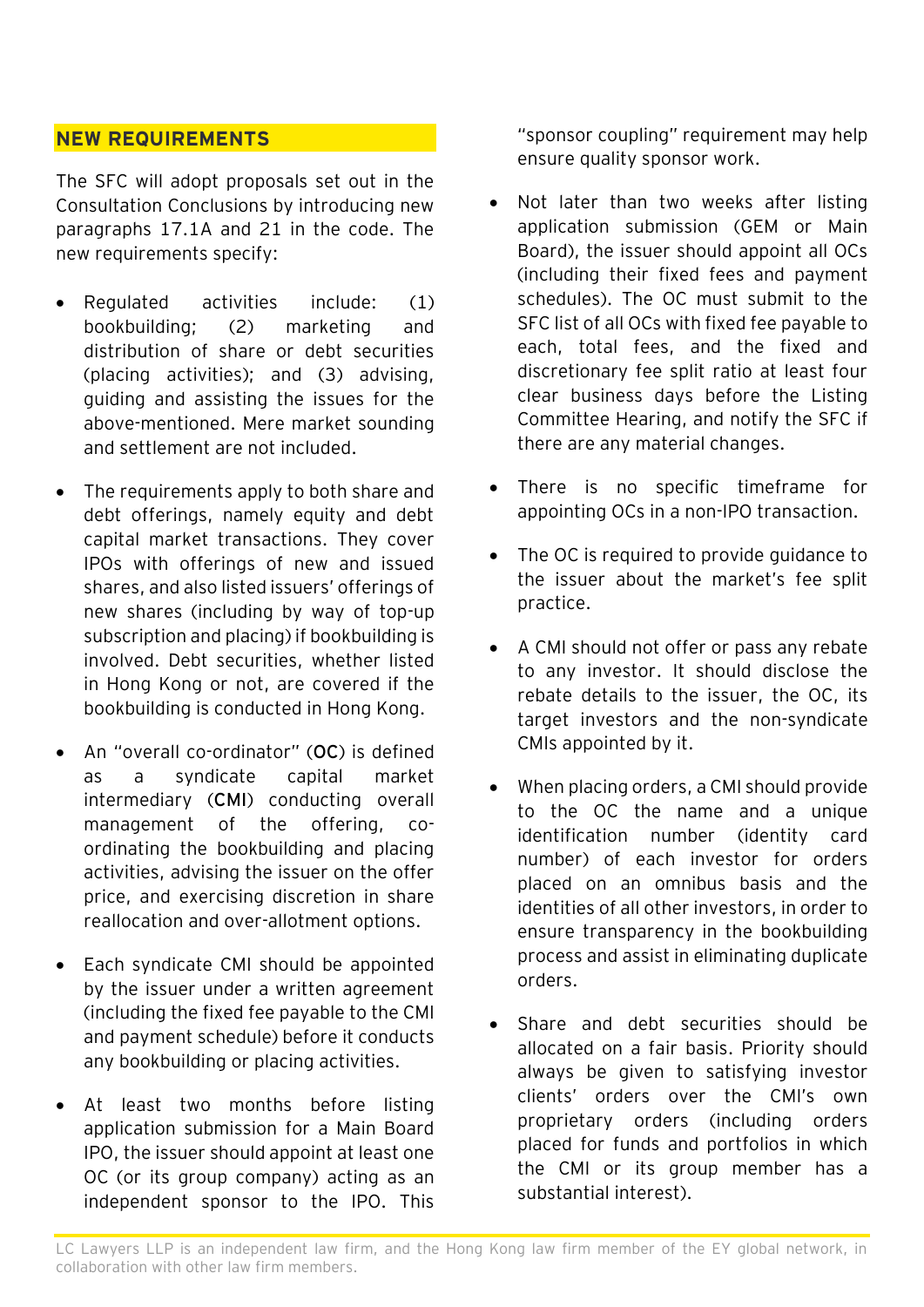The SFC has also issued guidelines to capital market intermediaries involved in placing activities for GEM stocks, which will also take effect on 5 August 2022.

#### **KEY TAKEAWAY**

There are many types of share and debt offerings in terms of nature and complexity. A CMI may play different roles in different offerings. A licensed or registered institute, in taking up the role as a syndicate CMI, should put in place sufficient resources and effective controls to comply with the new requirements and to deal with conflicts of interest.

LC Lawyers LLP is an independent law firm, and the Hong Kong law firm member of the EY global network, in collaboration with other law firm members.